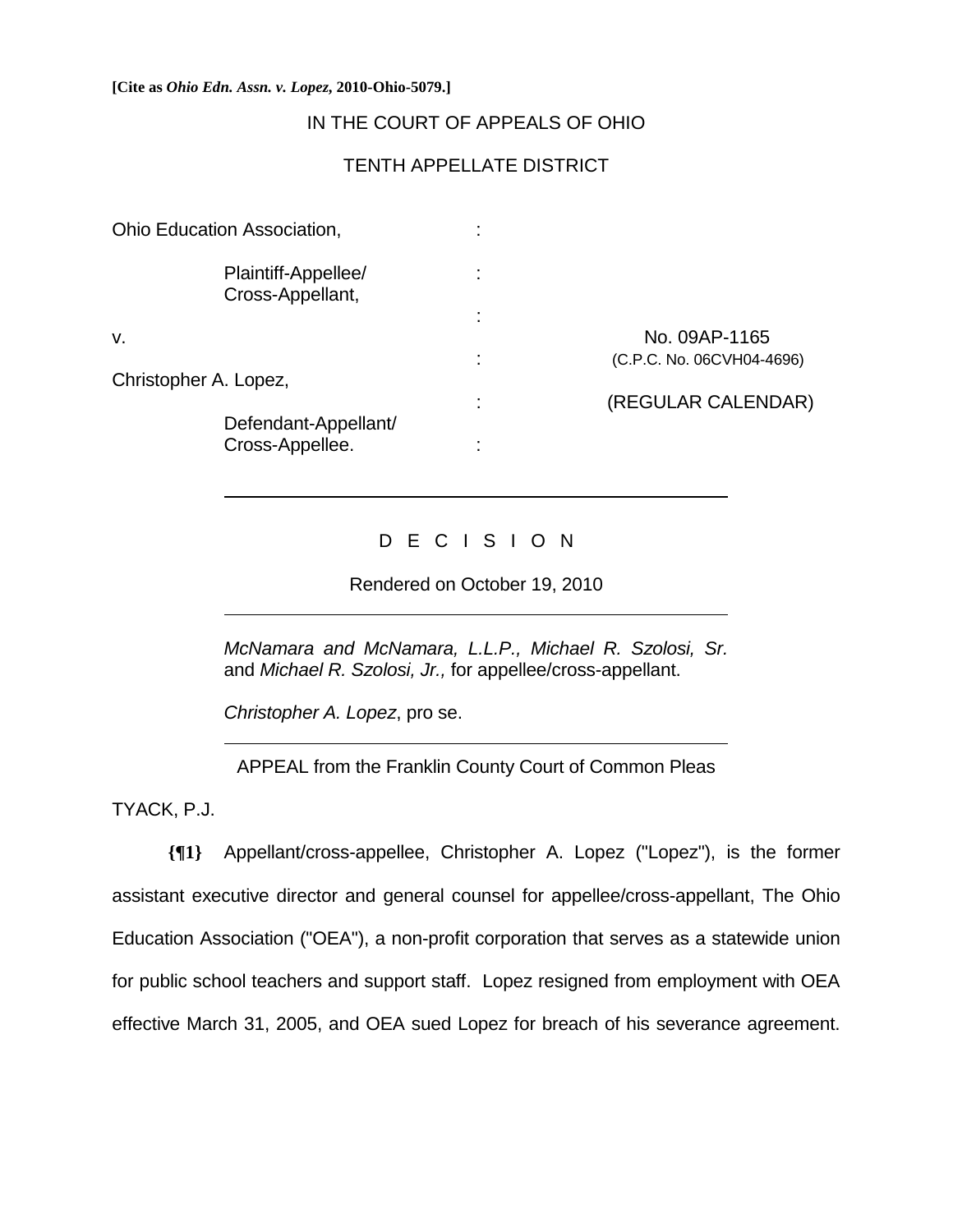### No. 09AP-1165 2

Lopez filed a counterclaim alleging that OEA had also breached the severance agreement.

**{¶2}** OEA alleged that Lopez breached a provision in the severance agreement that provided in pertinent part:

> Employee further agrees not to at any time disparage, defame, or otherwise derogate Employer's Officers, Executive Committee Members, employees or agents."

 In addition, OEA contended that Lopez breached Section 7 of the severance agreement. Section 7 of the severance agreement incorporates Section 3 of Lopez's employment agreement. The employment agreement provided that Lopez would "not undertake any activity, make any statements, or engage in any conduct that is harmful to or that diminishes in any manner (or that could be reasonably foreseen as such) the relationship between Employer, it members, its employees, and its Subsidiaries."

**{¶3}** OEA alleged that soon after the execution of the severance agreement in February 2005, Lopez left a voice mail message for Mr. David Latanick, outside counsel for OEA. The message was as follows:

> Davey, you never call me anymore. This is el jeffe. Call me sometime. I'm all settled with the OEA so you don't have to worry about this gag order and all this s\_\_\_ that slimebag Reardon said to you. So call me 580-1911. Bye.

(Exhibit No. 67.)

**{¶4}** OEA further alleged that Lopez sent a series of anonymous communications to its personnel beginning in December 2004 until January 2006. Two of the mailings were addressed to Dennis Reardon, the Executive Director of OEA, and are at issue in this case.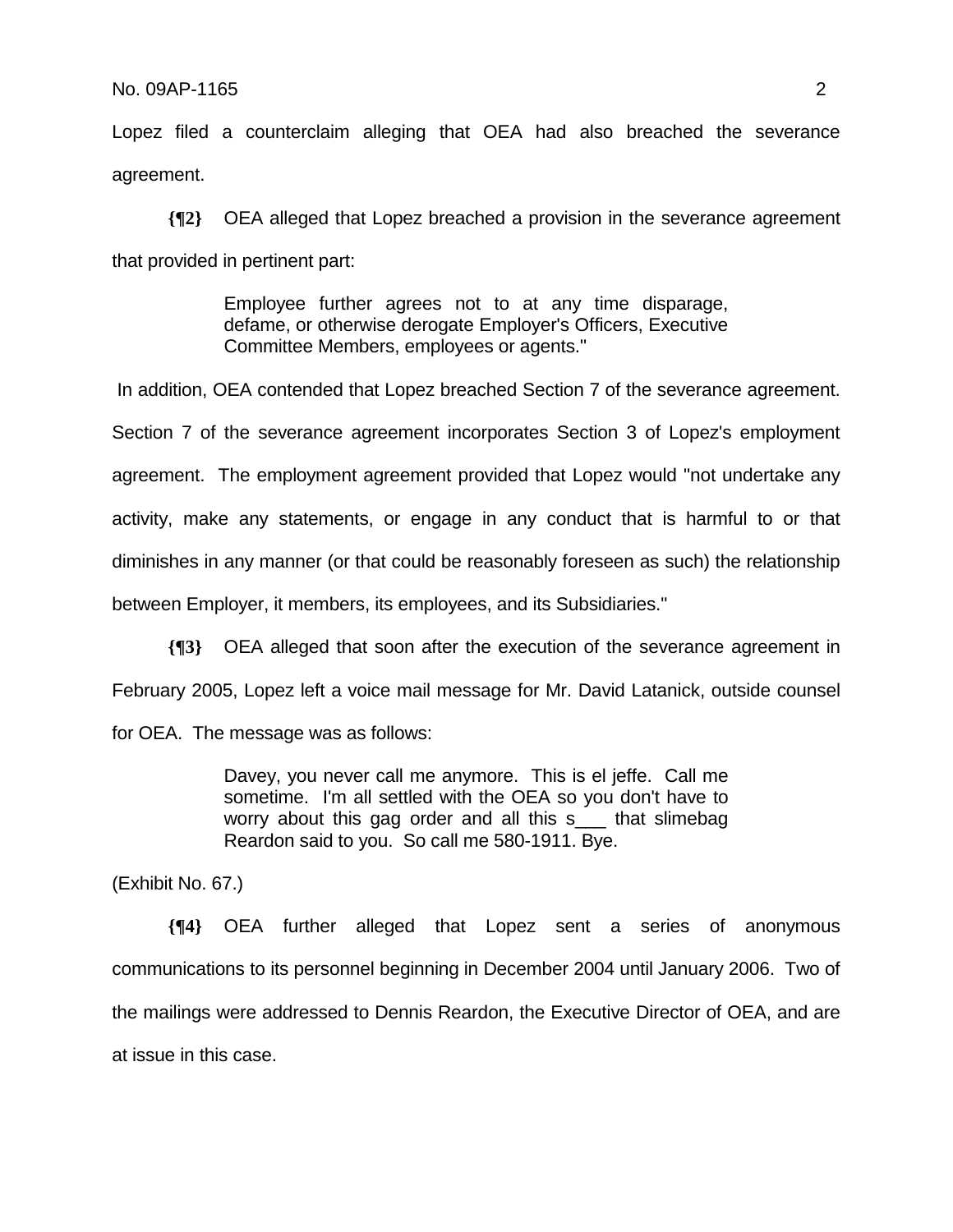**{¶5}** The first stated on the first page, "BET YOU WISH THIS TECHNOLOGY EXISTED BEFORE THIS HUMILIATING EMAIL WAS SENT We're still laughing about this one!" (Exhibit No. 4.) Attached to the first page was a copy of an ad promoting a way to avoid "reply to all" mistakes when sending emails. The next page was a series of emails from OEA. The first message was from the vice-president of the Professional Staff Union ("PSU"), Tal Hutchins, noting that certain grievances had been settled. Mr. Reardon's wife, Lynn Davis, also an OEA employee, had replied to the email stating, "Thank you, thank you, thank you! Hope you are doing well. I think of you often." Id. There had been rumors at work that Ms. Davis had had a personal relationship with Mr. Hutchins prior to her marriage to Reardon. Ms. Davis maintained that she was merely thanking Mr. Hutchins for his work on the grievances. Mr. Hutchins then inadvertently sent a third email containing these messages to everyone at OEA's headquarters.

**{¶6}** The second mailing was dated December 19, 2005 and provides as follows:

Here is your regular reminder about how to proceed with bargaining in 2006.

We will not let you go into a fully PAID holiday "recess" without this reminder. We're sure you will be warm and safe and with all your required medication and doctor's attention.

You have made life a lot more difficult for people who devoted their working lives to OEA. Meanwhile Mrs. Reardon is decked out in a full length fur coat. You know the old saying? "What do you call a pig in a dress? A PIG!" How can you look at yourself in the mirror? You will burn in hell, you bastard.

BEWARE! 2006 will be your worst nightmare come true. President Young has advised PSU's membership that PSU is prepared for whatever it takes to attain equity for ALL OEA employees---past and current. JUSTICE FOR ALL--- EMPLOYEES AND RETIREES. Enjoy your holidays; it will be the last time.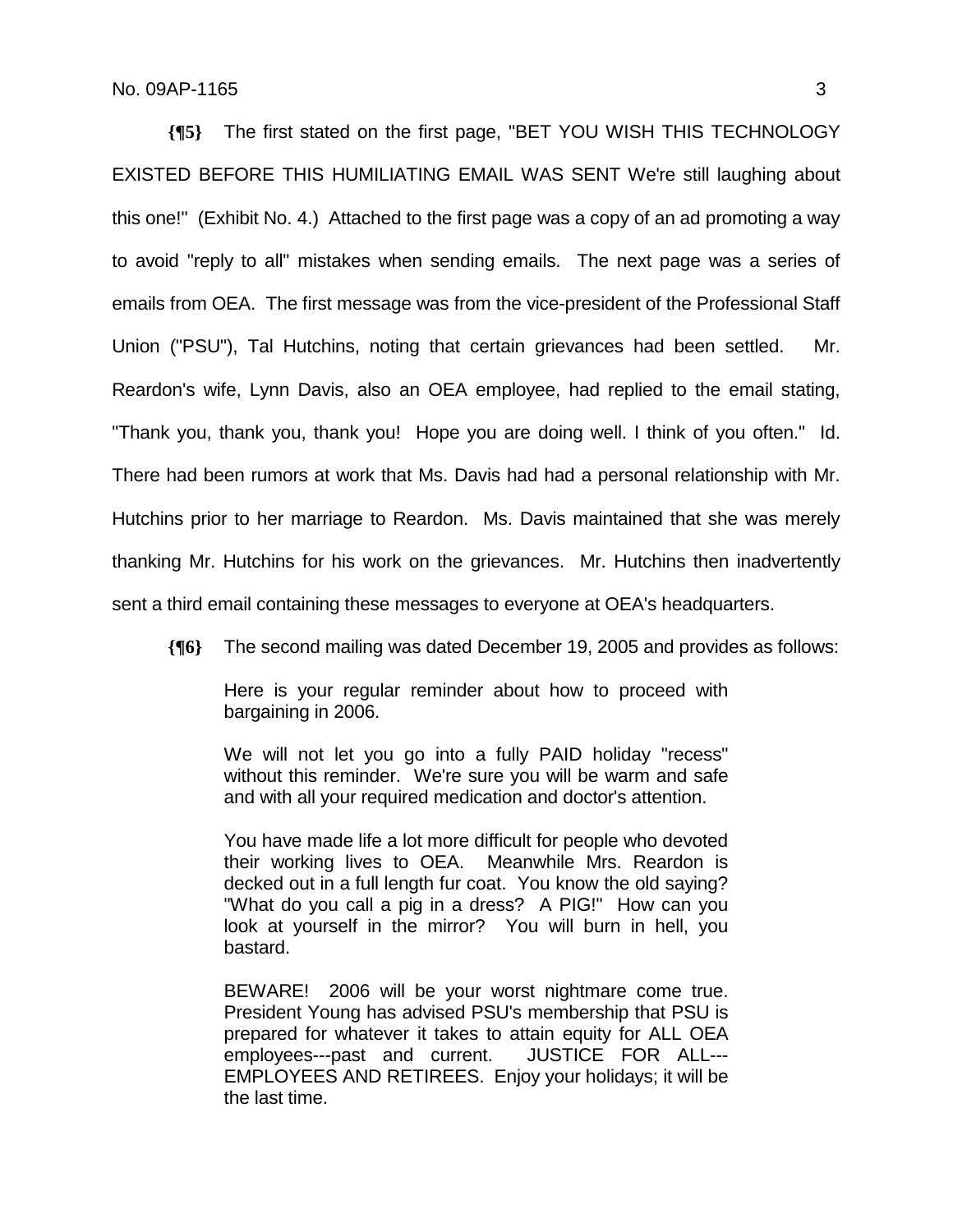(Exhibit No. 13.)

**{¶7}** The second page of this communication contains the same email chain between Tal Hutchins and Lynn Davis from June 2004.

**{¶8}** The case was tried before a magistrate who decided in favor of Lopez on OEA's claims and in favor of OEA on Lopez's counterclaim. The parties filed objections, and the trial court overruled the objections and entered judgment for Lopez on OEA's claims and judgment for OEA on Lopez's counterclaim. Lopez filed a notice of appeal on December 14, 2009, and OEA filed a notice of cross-appeal on December 19, 2009. Lopez did not pursue his appeal in this court, and he did not file a brief in opposition to OEA's cross-appeal. OEA, however, has asserted the following three assignments of error:

> I. The Trial Court erred as a matter of law by concluding that Lopez's use of the word "slimebag" to describe OEA Executive Director Reardon was an immaterial breach and caused no damages.

> II. The Trial Court abused its discretion by concluding that OEA had not proven by a preponderance of the evidence that Lopez breached the Severance Agreement by transmitting or participating in transmitting OEA Exs. 4 and 13.

> III. The Trial Court erred by deeming as moot OEA's objections to the Magistrate's Decision including: (a) that the stipulated damage provision, drafted by Lopez and accepted by OEA, was an unenforceable penalty; (b) that OEA never suffered economic damages from Lopez's three separate incidents of breach; (c) that OEA failed to prove economic damages caused by the emotional harm suffered by thirdparty beneficiaries of the Severance Agreement; i.e., harm that in any manner affected the relationship between OEA and its employees; and (d) that OEA had not established it was entitled to a permanent injunction, attorney's fees and costs.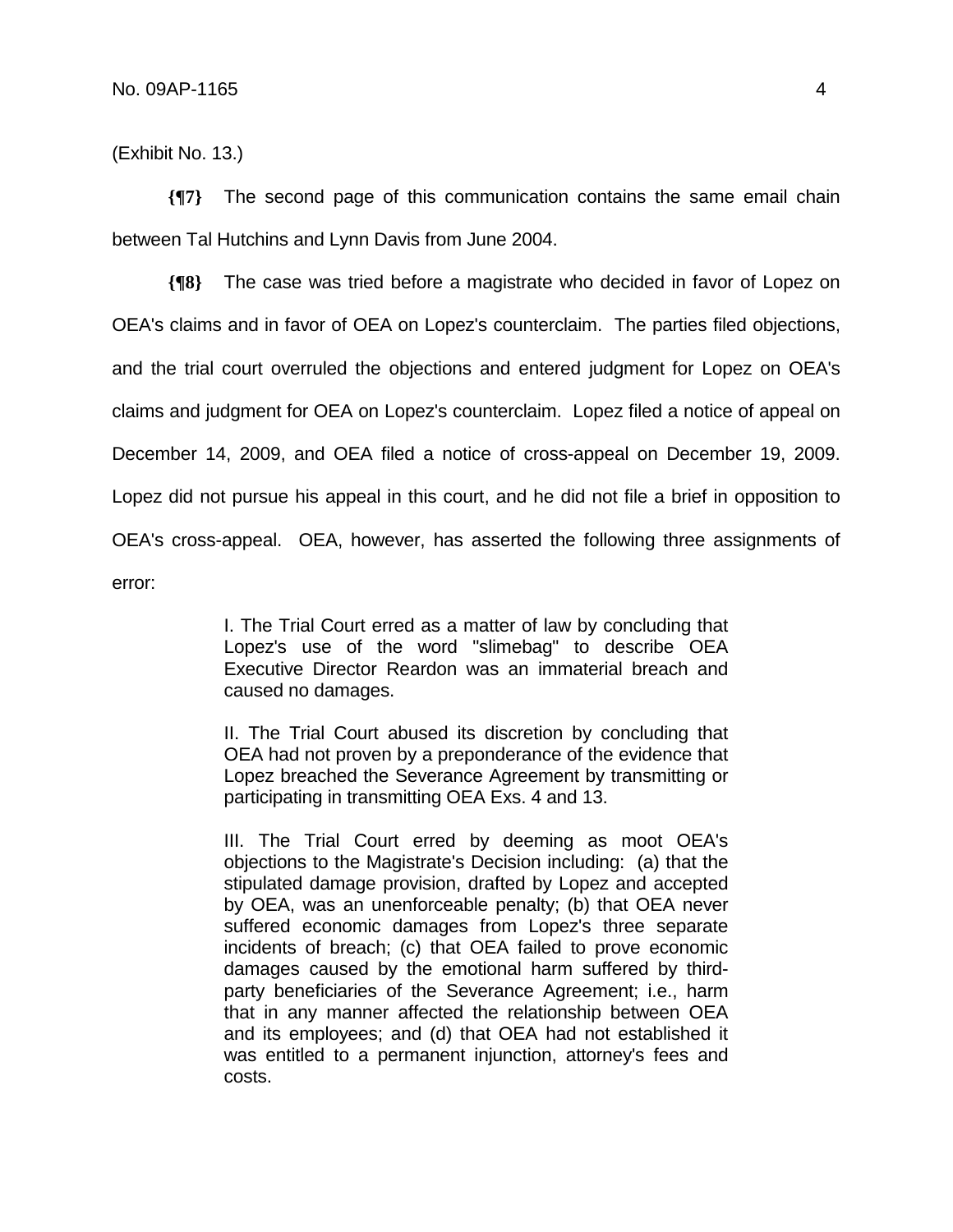**{¶9}** In his first assignment of error, OEA argues that the trial court was in error when it decided that the use of the term "slimebag" in the voicemail message was not a material breach. Although Lopez denied making the voicemail message, both the magistrate and the trial court found that he had, and there was competent, credible evidence to support that finding. Lopez admitted that he was sometimes referred to as "El Jeffe" and that the phone number given on the message was his. The magistrate also had the benefit of listening to the recorded message and comparing it to Lopez's voice at the trial.

**{¶10}** The magistrate concluded that the voicemail message did not establish a breach because of its immateriality, and because it caused no damages to OEA. The trial court concluded that under the plain terms of the severance agreement the comment constituted a breach, but it did not constitute a material breach. The trial court noted the personal nature of the voicemail message, and that Lopez believed he was speaking to a friend. The trial court then agreed with the magistrate's conclusion that the breach was immaterial and caused no damages.

**{¶11}** In order to prevail on a claim of breach of contract, the plaintiff must prove by a preponderance of the evidence: 1) the existence of a contract; 2) performance by the plaintiff; 3) breach by the defendant; and 4) damages flowing from the breach. *Hanna v. Groom*, 10th Dist. No. 07AP-502, 2008-Ohio-765, ¶14.

**{¶12}** To determine if an alleged breach is material, the factfinder must consider all of the circumstances of the case, including the conduct and relationship of the parties. *Unifirst Corp. v. M & J Welding & Mach., Inc.* (Sept. 27, 1996), 4th Dist. No. 95CA2401. "[T]he determination of whether non-compliance with the terms of a contract is material,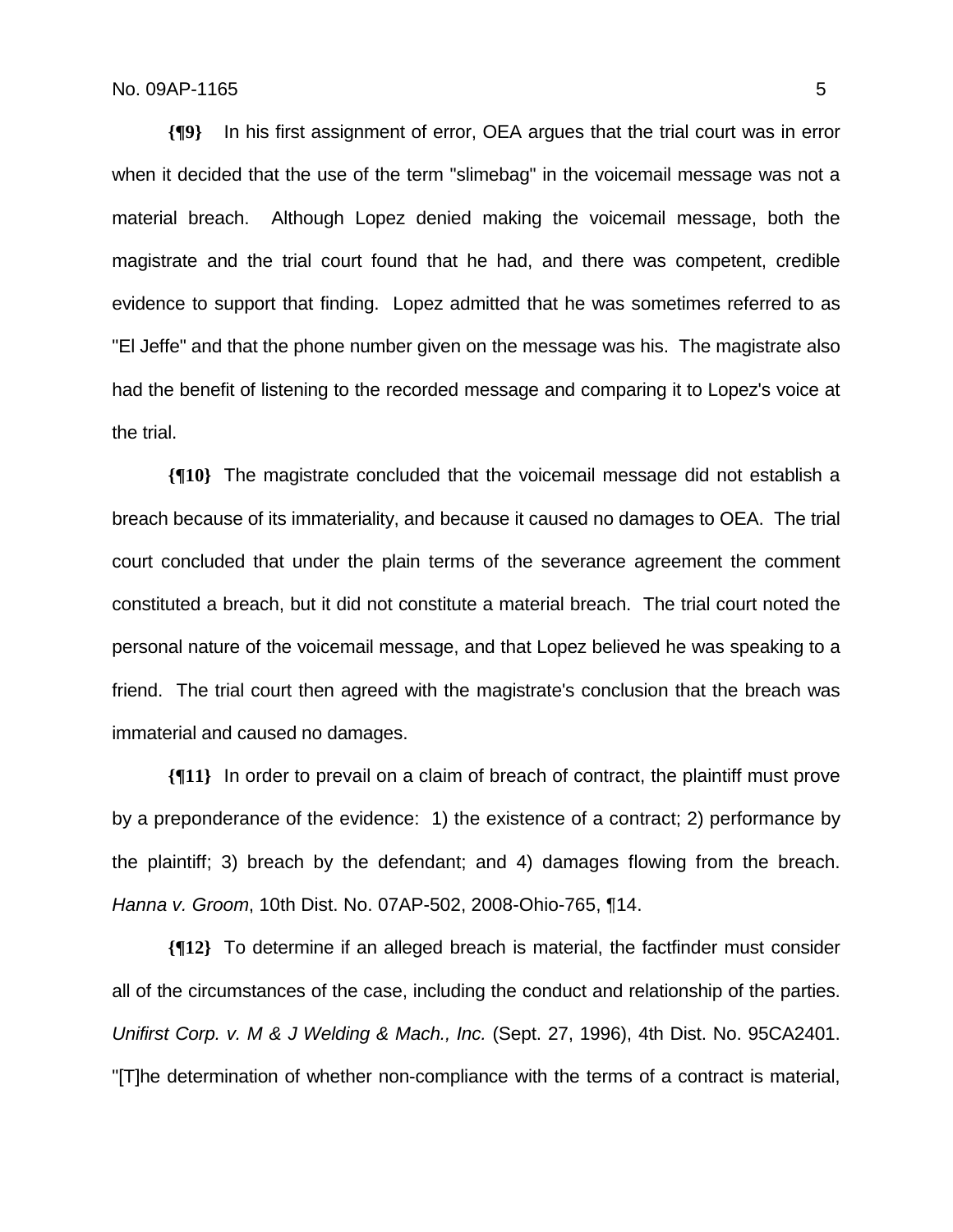so as to constitute a breach, is a mixed question of fact and law." *Gilbert v. Dept. of Justice* (C.A.F.C., 2003), 334 F.3d 1065, 1071. Appellate review of a mixed question of law and fact requires an appellate court to accord due deference to a trial court's factual findings if the factual findings are supported by competent, credible evidence, and to independently review whether the trial court properly applied the law to the facts of the case. *O'Brien v. The Ohio State Univ.*, 10th Dist. No. 06AP-946, 2007-Ohio-4833, ¶10- 12; *Hanna* at ¶16.

**{¶13}** If what is required by way of contract performance turns on contract interpretation, it is an issue of law which we review de novo. Id. at ¶16; see *Gilbert* at 1071-72, citing *Mass. Bay Transp. Auth. v. United States*, 129 F.3d 1226, 1231. At the same time, what the allegedly breaching party did or did not do is an issue of fact. Id. "Where, the facts are undisputed, the determination of whether there has been material non-compliance with the terms of a contract, and hence breach, necessarily reduces to a question of law." *Gilbert* at 1072. See also *Hanna* at ¶16 (citing *Gilbert*).

**{¶14}** On the issue of materiality, Ohio courts have applied the Restatement (Second) of Contracts. The Restatement (Second) of Contracts (1981), Section 241, states the following:

> In determining whether a failure to render or to offer performance is material, the following circumstances are significant:

> (a) the extent to which the injured party will be deprived of the benefit which he reasonably expected;

> (b) the extent to which the injured party can be adequately compensated for the part of that benefit of which he will be deprived;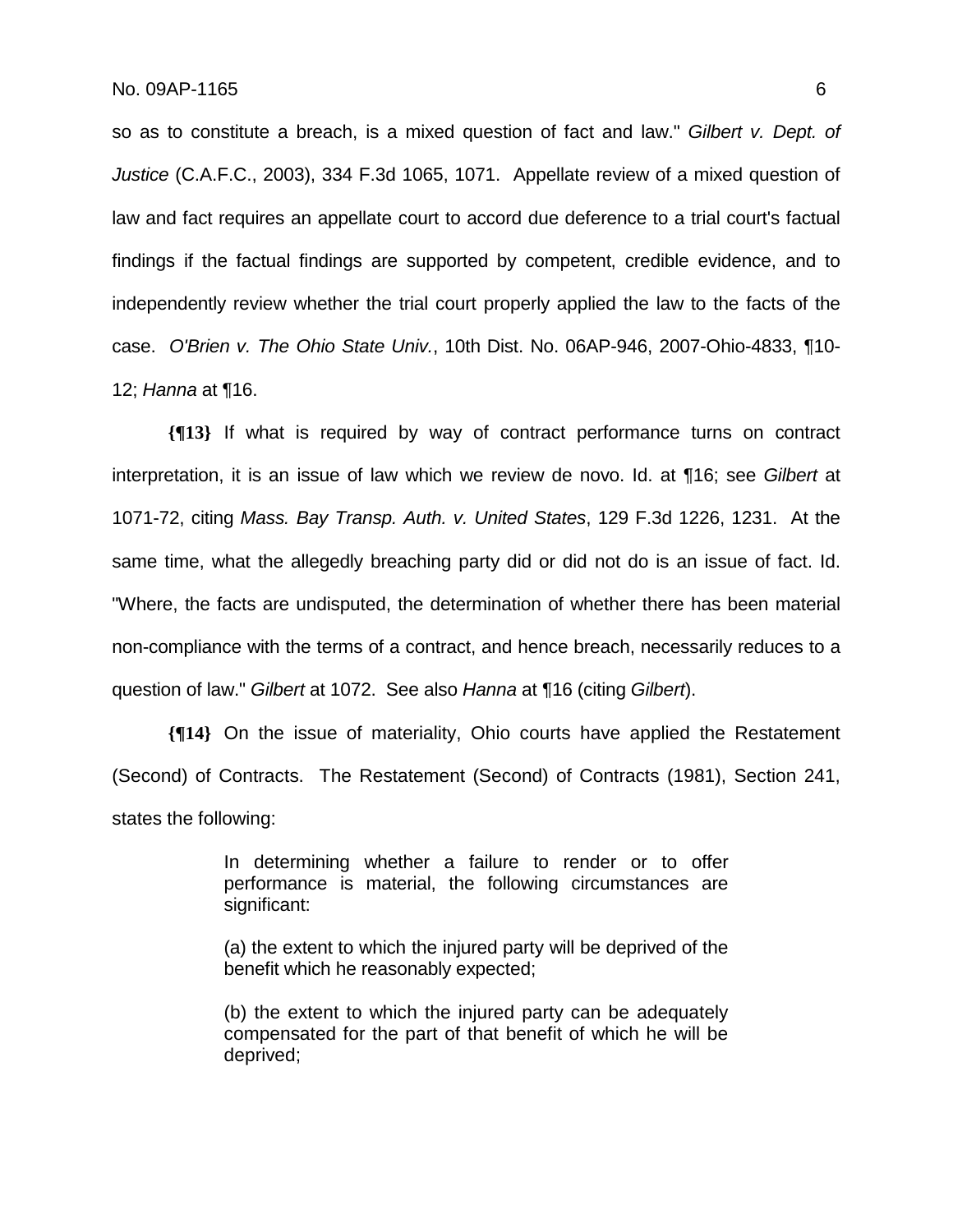(c) the extent to which the party failing to perform or to offer to perform will suffer forfeiture;

(d) the likelihood that the party failing to perform or to offer to perform will cure his failure, taking account of all the circumstances including any reasonable assurances;

(e) the extent to which the behavior of the party failing to perform or to offer to perform comports with standards of good faith and fair dealing.

**{¶15}** The notes to Section 241 go on to state: "This Section therefore states circumstances, not rules, which are to be considered in determining whether a particular failure is material." Id. at 238. More simply, a material breach occurs when a party violates a term essential to the purpose of the agreement. *Kersh v. Montgomery Developmental Ctr.* (1987), 35 Ohio App.3d 61, 62. "Mere nominal, trifling, or technical departures will not result in a breach of contract; slight departures, omissions, and inadvertencies should be disregarded." *Tucker v. Young*, 4th Dist. No. 04CA10, 2006- Ohio-1126, ¶25.

**{¶16}** Here, the purpose of the separation agreement was to end the employment relationship and resolve all disputes. (Exhibit No. 19, at 1.) The nondisparagement provision was a negotiated term of the agreement. The provision OEA alleged Lopez breached uses the terms "disparage, defame, or otherwise derogate." All of these terms connote harming a person's reputation or causing one to seem inferior. The term "slimebag" is a common slang expression meaning "[a] despicable person, usually a male." McGraw-Hill Dictionary of American Slang and Colloquial Expressions (4th ed.2006), 323. Lopez had worked with outside counsel Latanick for many years and considered him a friend. The voicemail was a statement of opinion that Lopez did not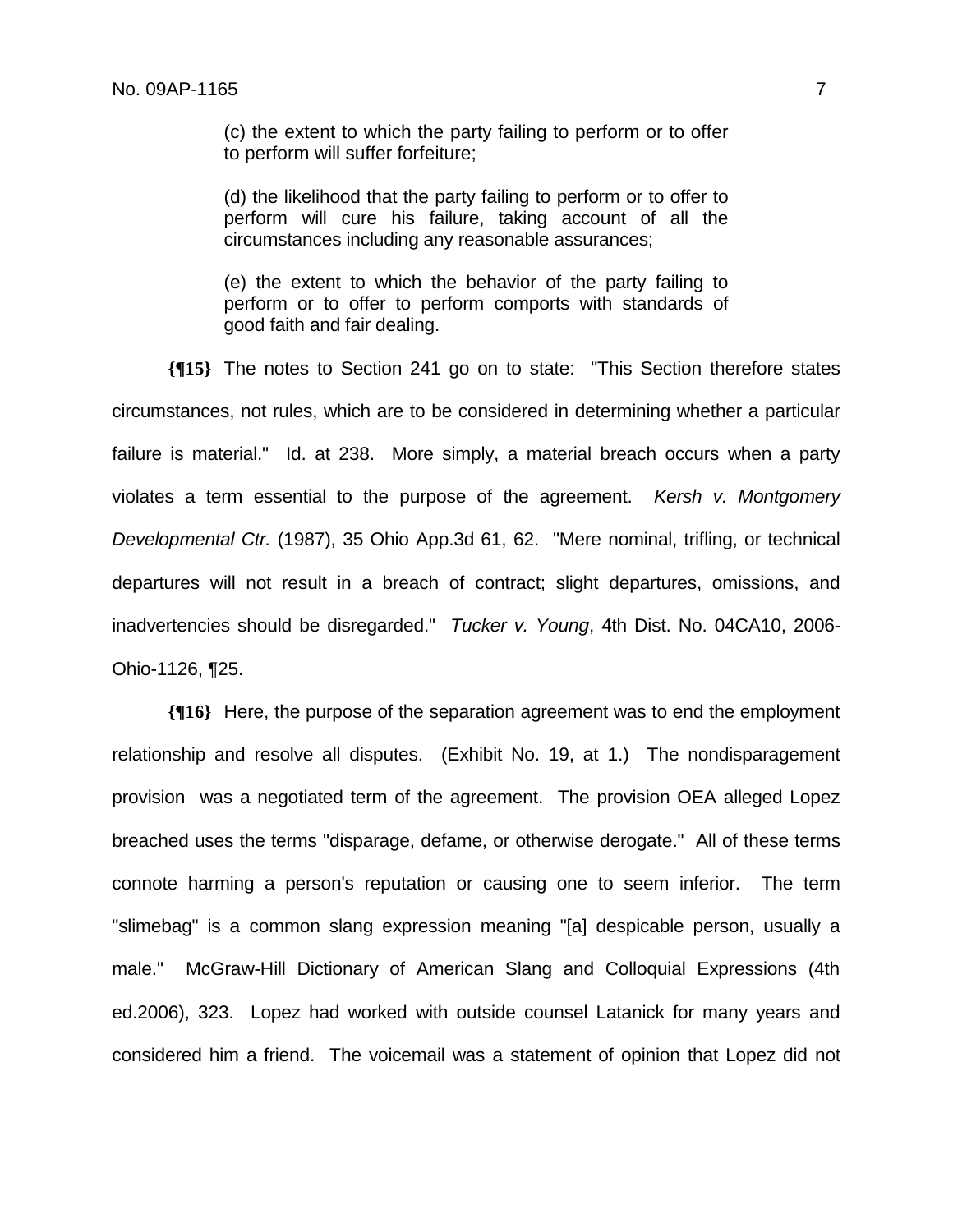think well of Reardon. This kind of trifling figure of speech is of so little consequence it cannot be said to be material and should be disregarded.

**{¶17}** There was no evidence of any harm or detrimental effect to Reardon's reputation because of the message. Lopez's opinion of Reardon was no secret at OEA, or among its employees and outside counsel. Nor was the message disseminated to others. Based on a review of the evidence, we find that competent credible evidence exists that Lopez left the voicemail message for Latanick, which under the strict letter of the agreement constitutes a breach. However, the slang expression is such a part of modern casual speech as to be almost meaningless. OEA could not demonstrate that the message caused any damage to OEA or Reardon. Therefore, the breach is not material, and the first assignment of error is not well-taken.

**{¶18}** In its second assignment of error, OEA attacks the finding that it had failed to prove that Lopez was involved in sending two pieces of anonymous correspondence to Reardon. OEA contends the trial court ignored circumstantial evidence favorable to their case and engaged in speculation to reach its conclusion.

**{¶19}** Our standard of review for a claim that a trial court's decision is against the manifest weight of the evidence is whether some competent and credible evidence supports the decision. *C.E. Morris Co. v. Foley Const. Co.* (1978), 54 Ohio St.2d 279. In applying this standard of review, we accord deference to the findings of the trial court, because the trial court was best able to view the witnesses and observe their demeanor, gestures, and voice inflections, and to use its observation to weigh the credibility of the proffered testimony. *Seasons Coal Co. v. Cleveland* (1984), 10 Ohio St.3d 77.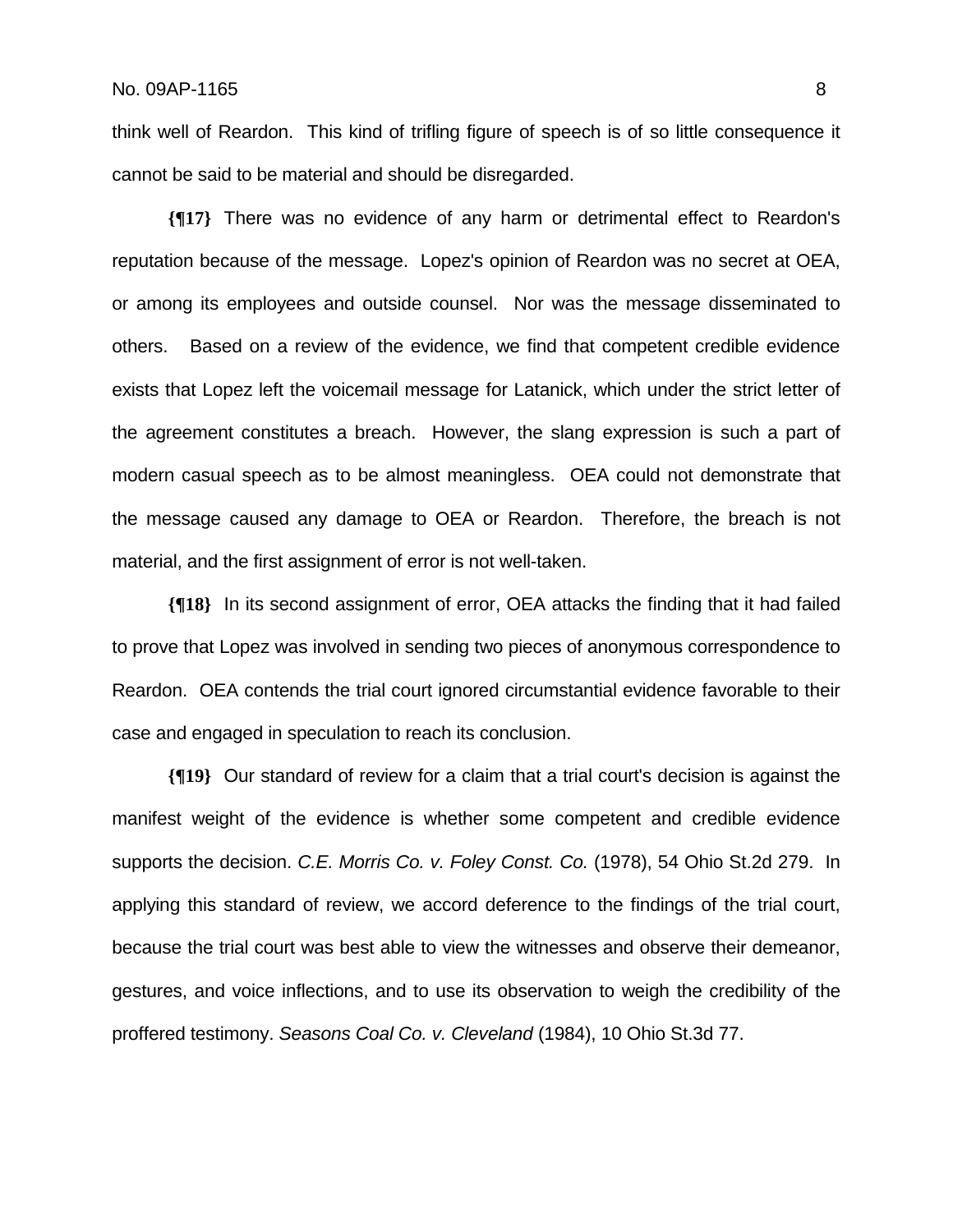**{¶20}** The evidence showed that both letters were found to have Lopez's fingerprint on them. OEA's fingerprint expert found only one print of value on exhibit No. 13, and that was Lopez's fingerprint on the lower left corner of the first page. Exhibit No. 4 however, contained not only Lopez's print on page two, the chain email, but also unidentified fingerprints on pages one and three and on the envelope that did not match Lopez's prints.

**{¶21}** The magistrate and the trial court found that the subject matter of exhibit No. 13 contained references to the upcoming negotiations between OEA and PSU and a dispute with retirees relating to the termination of certain health benefits. A number of retirees had expressed anger against Reardon and wrote letters repeating the allegations that were contained in anonymous communications that did not have Lopez's fingerprints on them. Since there was no evidence linking those other anonymous communications to Lopez, the magistrate and the trial court concluded it was equally plausible that the anonymous communications came from angry retirees rather than Lopez.

**{¶22}** There were approximately 34 unidentified prints of persons other than Lopez on the anonymous communications that were submitted into evidence. The fingerprint experts testified that it could not be determined when a fingerprint is placed on a document. Therefore, the magistrate and the trial court found that the presence of Lopez's fingerprints could be consistent with him transmitting or participating in transmitting the documents, as OEA claimed. However, they could just as easily have been consistent with Lopez merely touching, at some point in time, a sheet of paper loaded into a printer, a copier, or a page of a document prepared and transmitted by